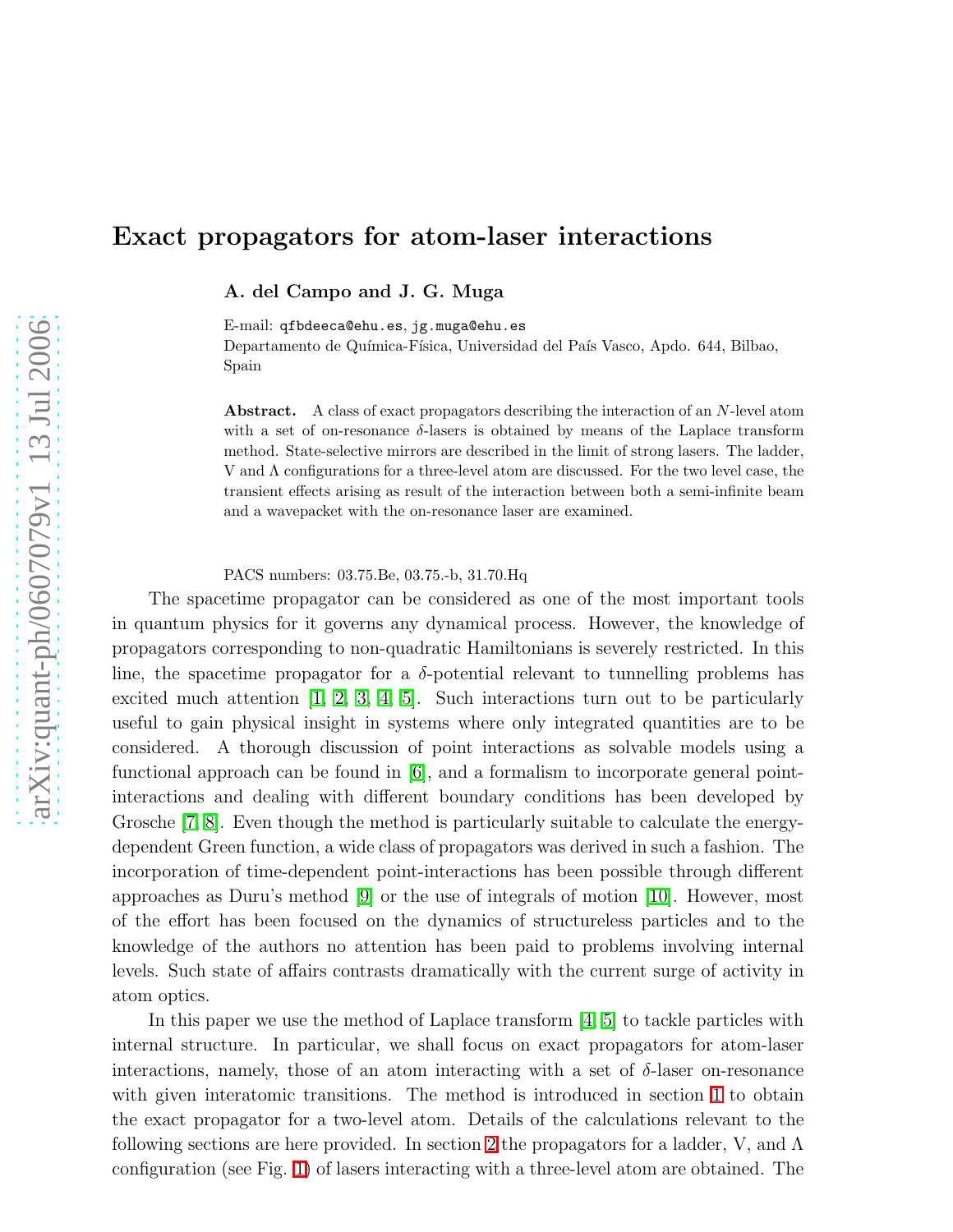general case in which a given state is coupled to an arbitrary number of levels is discussed in section [3](#page-4-0) where the high intensity limit of the laser is related to state selective mirrors. Such kind of systems presents manifold applications in laser coherent control techniques such as cold atomic cloud compression [\[11\]](#page-11-10), atom mirrors and beam splitters [\[12\]](#page-11-11), and different schemes where fast transitions are required as in the implementation of logic gates for ion trap quantum computing [\[13\]](#page-11-12). Moreover, idealised time-of-arrival measurements [\[14\]](#page-11-13) and recently proposed improvements in Ramsey-interferometry with ultracold atoms [\[15\]](#page-11-14) rest in a full quantum mechanical treatment of the dynamics of such systems.

#### <span id="page-1-0"></span>1. The two-level atom

In this section, we use the method of Laplace transform to obtain the propagator for a two-level atom incident on a narrow perpendicular on-resonance laser beam. Spontaneous decay is assumed to be negligible throughout the paper and we shall consider effective one-dimensional systems in which the transverse momentum components can be neglected as it is the case for atoms in narrow waveguides [\[16\]](#page-11-15). In a laser adapted interaction picture, and using the rotating wave approximation, the Hamiltonian describing the system is

$$
\mathbf{H}_{\rm c} = \frac{\hat{p}^2}{2m}\mathbf{1}_2 + \mathbf{V}\delta(\hat{x} - \xi) = \frac{\hat{p}^2}{2m}\mathbf{1}_2 + \frac{\hbar\Omega}{2}\delta(\hat{x} - \xi)\begin{pmatrix}0\ 1\\1\ 0\end{pmatrix},\tag{1}
$$

<span id="page-1-1"></span>where  $\hat{p}$  is the momentum operator conjugate to  $\hat{x}$ , the ground state  $|1\rangle$  is in vectorcomponent notation  $\binom{1}{0}$  $\binom{1}{0}$ , and the excited state  $|2\rangle$  is  $\binom{0}{1}$  $_{1}^{0}$ ). The second term in the right hand side defines the potential strength matrix  $V$  and  $1<sub>2</sub>$  the two-dimensional identity matrix. Equation [\(1\)](#page-1-1) may be regarded as the  $\epsilon \to 0$  limit of a laser of width  $\epsilon$  and Rabi frequency  $\Omega_L$  keeping  $\Omega = \Omega_L \epsilon$  constant.  $\Omega_L$  here and in the following is chosen to be real. We start then by considering the free propagator for a one-channel problem on a Hilbert space of square integrable functions  $\mathfrak{H}$  (see for instance  $(8)$ ),

$$
K_0(x, t|x', 0) = \sqrt{\frac{m}{2\pi i\hbar t}} e^{\frac{im(x - x')^2}{2t\hbar}}.
$$
\n(2)

<span id="page-1-2"></span>In what follows we shall be interested in describing the dynamics of particles with two internal levels. The free propagator ( $\Omega = 0$ ) for states on the Hilbert space  $\mathfrak{H} \otimes \mathbb{C}^2$  is given by  $\mathbf{K}_0(x,t|x',t') = K_0(x,t|x',t')\mathbf{1}_2$ , in the same interaction picture than [\(1\)](#page-1-1). Moreover,  $\delta$ -type of perturbations can be generally taken into account using the method of Laplace transform [\[5\]](#page-11-4) which assumes the unperturbed propagator to be known. More precisely, the full propagator can be related to the free one through the Lippmann-Schwinger equation [\[4,](#page-11-3) [5\]](#page-11-4)

$$
\mathbf{K}(x,t|x',t') = \mathbf{K}_0(x,t|x',t') - \frac{i}{\hbar} \int_{t'}^t dt'' \int_{-\infty}^{\infty} dx'' \mathbf{K}_0(x,t|x'',t'') \mathbf{V}(x'',t'') \mathbf{K}(x'',t''|x',t').(3)
$$

Given that the potential has the form of a point-interaction, the integral over  $x''$ coordinates is straightforward. One can then take the Laplace transform with respect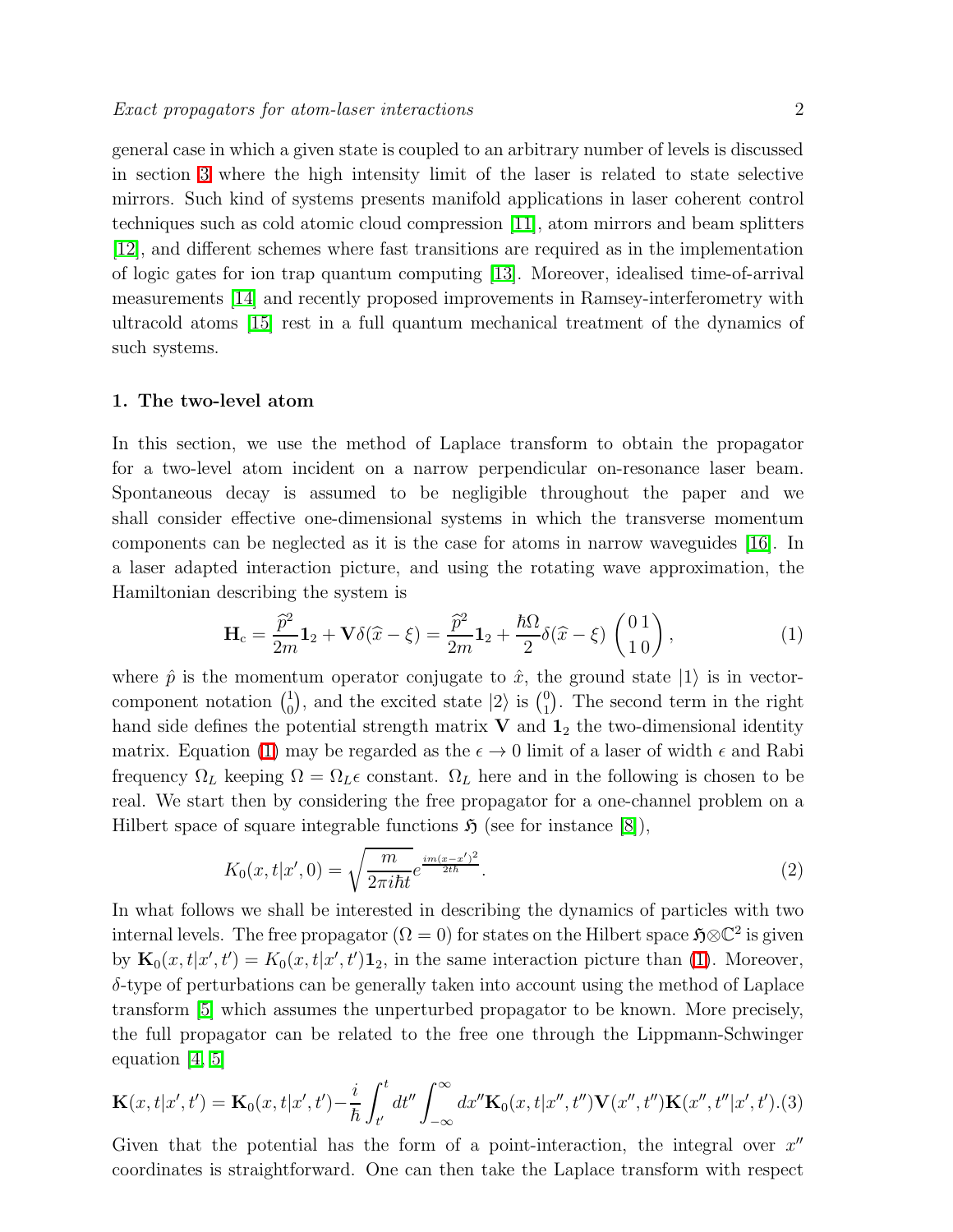<span id="page-2-0"></span>to  $t$ , which we denote with a tilde,

$$
\widetilde{\mathbf{K}}(x,s|x',0) = \widetilde{\mathbf{K}}_0(x,s|x',0) - \frac{iV_0}{\hbar} \left( \begin{array}{cc} 0 & \widetilde{K}_0(x,s|\xi,0) \\ \widetilde{K}_0(x,s|\xi,0) & 0 \end{array} \right) \widetilde{\mathbf{K}}(\xi,s|x',0), \tag{4}
$$

<span id="page-2-1"></span>where we have made use of the convolution theorem  $\left(\mathcal{L}\left[\int_0^t g(t-t')f(t')dt'\right] = \tilde{g}(s)\tilde{f}(s)\right)$ . By setting  $x = \xi$  it is explicitly found that

$$
\widetilde{\mathbf{K}}(\xi, s | x', 0) = \left(\frac{1}{\frac{iV_0}{\hbar} \widetilde{K}_0(0, s | 00)} \frac{\frac{iV_0}{\hbar} \widetilde{K}_0(0, s | 00)}{1}\right)^{-1} \widetilde{\mathbf{K}}_0(\xi, s | x', 0).
$$
(5)

Next, we note the exact expression for the Laplace transform of the single-channel free propagator [\(2\)](#page-1-2),

$$
\widetilde{K}_0(x,s|x',0) = \sqrt{\frac{m}{2i\hbar s}}e^{-\sqrt{\frac{2ms}{i\hbar}}|x-x'|},\tag{6}
$$

which becomes necessary for evaluating the inverse of the matrix. Combining [\(4\)](#page-2-0) and [\(5\)](#page-2-1) the Laplace transform of the exact full propagator is obtained, and taking the inverse transform one can find the spacetime propagator

$$
\mathbf{K}(x,t|x',0) = \mathbf{K}_0(x,t|x',0) - \frac{iV_0}{\hbar} \begin{pmatrix} I & J \\ J & I \end{pmatrix},\tag{7}
$$

with

$$
I = \frac{m}{2i\hbar} \mathcal{L}^{-1} \left( \frac{e^{-\sqrt{\frac{2ms}{i\hbar}}(|x-\xi|+|\xi-x'|)}}{s-i\frac{mV_0}{2\hbar^3}} \right),
$$
  
\n
$$
J = \frac{m}{2i\hbar} \mathcal{L}^{-1} \left( -i\frac{V_0}{\hbar} \sqrt{\frac{m}{2i\hbar s}} \frac{e^{-\sqrt{\frac{2ms}{i\hbar}}(|x-\xi|+|\xi-x'|)}}{s-i\frac{mV_0}{2\hbar^3}} \right).
$$
 (8)

Fortunately in our case, the resulting matrix element can be related after taking partial fractions with standard results [\[17\]](#page-11-16) so that

$$
\mathbf{K}(x,t|x',t') = \mathbf{K}_0(x,t|x',t') - \frac{mV_0}{4\hbar^2} \sum_{\alpha=\pm} e^{\frac{\alpha m V_0(|x-\xi|+|\xi-x'|)}{\hbar^2} + i\frac{mV_0^2 t}{2\hbar^3}} \times \text{erfc}\left[\alpha \sqrt{\frac{imV_0^2 t}{2\hbar^3}} + \frac{1}{2} \sqrt{\frac{2m}{i\hbar t}} (|x-\xi|+|\xi-x'|)\right] \begin{pmatrix} \alpha & 1\\ 1 & \alpha \end{pmatrix}.
$$
 (9)

A more compact expression can be obtained rewritting the full propagator in terms of the Moshinsky function (see [Appendix A\)](#page-11-17),

$$
\mathbf{K}(x,t|x',t') = \mathbf{K}_0(x,t|x',t') - \frac{mV_0}{2\hbar^2} \sum_{\alpha=\pm} M\left(|x-\xi|+|\xi-x'|,\alpha\kappa,\frac{\hbar t}{m}\right) \begin{pmatrix} \alpha & 1\\ 1 & \alpha \end{pmatrix},\qquad(10)
$$

<span id="page-2-2"></span>with  $\kappa = -imV_0/\hbar^2$  for short. One should notice that this propagator opens up the way to a whole variety of problems involving quantum dynamics of two-level atoms. A most relevant fact is that as long as the full Hamiltonian can be written as a direct sum, the same property holds for the propagator. Therefore, if  $\mathbf{H} = \bigoplus_{s=1}^{d} \mathbf{H}_{s}$ ,

$$
\mathbf{K}(x,t|x',t') = \bigoplus_{s=1}^{d} \mathbf{K}_s(x,t|x',t'),\tag{11}
$$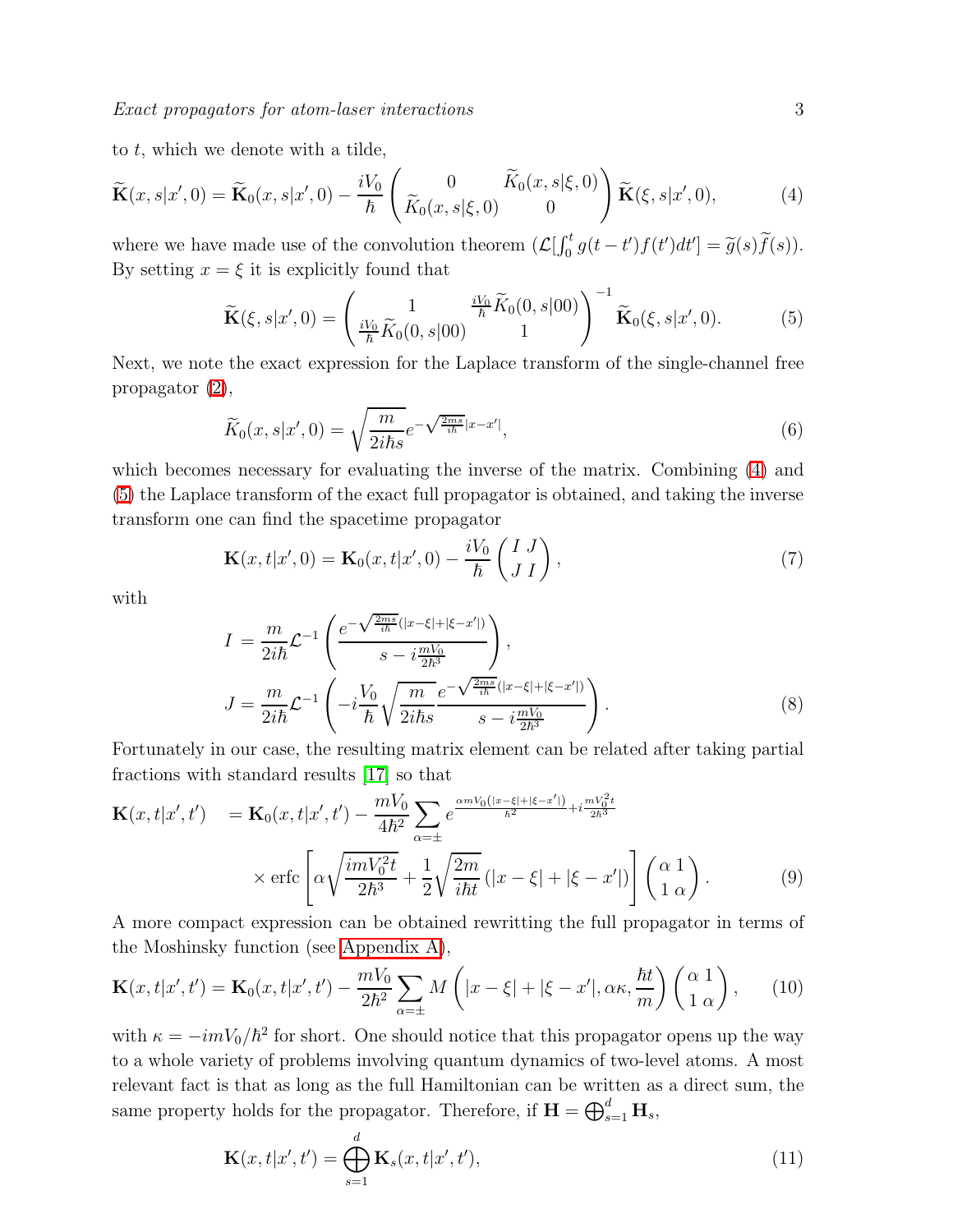Exact propagators for atom-laser interactions 4



<span id="page-3-1"></span>Figure 1. Different configurations of a three-level atom interacting with a pair of on-resonance fields: a) ladder, b) V, and c)  $\Lambda$  type.

which becomes very useful when one wishes to study the dynamics in a given subspace. In sections [4](#page-6-0) and [5](#page-9-0) we shall focus on some analytical examples dealing with the quantum dynamics of semi-infinite beams and wavepackets of 2-level atoms.

# <span id="page-3-0"></span>2. The three level atom

The procedure to obtain the propagator can be extended to atoms of many-levels. Even though the general expression can be found, the calculation is straightforward up to the inverse Laplace transforms. In this section we consider a three-level atom subjected to two on-resonance lasers in different configurations (see Fig. [1\)](#page-3-1). First, we shall focus on the ladder configuration which involves the transitions  $|1\rangle \rightarrow |2\rangle$  and  $|2\rangle \rightarrow |3\rangle$  by means of lasers located at the same position. The Hamiltonian describing the system is then

$$
\mathbf{H}_{\rm c} = \frac{\hat{p}^2}{2m} \mathbf{1}_3 + \mathbf{V} \delta(\hat{x} - \xi) = \frac{\hat{p}^2}{2m} \mathbf{1}_3 + \frac{\hbar}{2} \delta(\hat{x} - \xi) \begin{pmatrix} 0 & \Omega_{12} & 0 \\ \Omega_{12} & 0 & \Omega_{23} \\ 0 & \Omega_{23} & 0 \end{pmatrix} . (12)
$$

Following section [1](#page-1-0) one finds

$$
\mathbf{K}(x,t|x',t') = \mathbf{K}_0(x,t|x',t') - \frac{i}{\hbar}\mathcal{L}^{-1}\left[\widetilde{\mathbf{K}_0\mathbf{V}}(x,s|\xi,0)\bigg(\mathbf{1}_3 + \frac{i}{\hbar}\widetilde{\mathbf{K}_0\mathbf{V}}(0,s|0,0)\bigg)^{-1}\widetilde{\mathbf{K}}_0(\xi,s|x',0)\right].
$$

Plugging the explicit form of the free propagator evaluated at the different positions, taking partial fractions, working out the inverse Laplace transform and rewritting the result in terms of the Moshinsky function, one finds the exact expression for the full propagator to be

$$
\mathbf{K}(x,t|x',t') = K_0(x,t|x',t')\mathbf{1}_3 - \frac{m}{2\hbar^2} \sum_{\alpha=\pm} M\left(|x-\xi|+|\xi-x'|, -i\alpha m \frac{\sqrt{V_{12}^2 + V_{23}^2}}{\hbar^2}, \frac{\hbar t}{m}\right)
$$

$$
\times \begin{pmatrix} \frac{\alpha V_{12}^2}{\sqrt{V_{12}^2 + V_{23}^2}} & V_1 & \frac{\alpha V_{12} V_{23}}{\sqrt{V_{12}^2 + V_{23}^2}}\\ V_{12} & \alpha \sqrt{V_{12}^2 + V_{23}^2} & V_{23} & V_{23} \\ \frac{\alpha V_{12} V_{23}}{\sqrt{V_{12}^2 + V_{23}^2}} & V_{23} & \frac{\alpha V_{23}^2}{\sqrt{V_{12}^2 + V_{23}^2}} \end{pmatrix}.
$$
(13)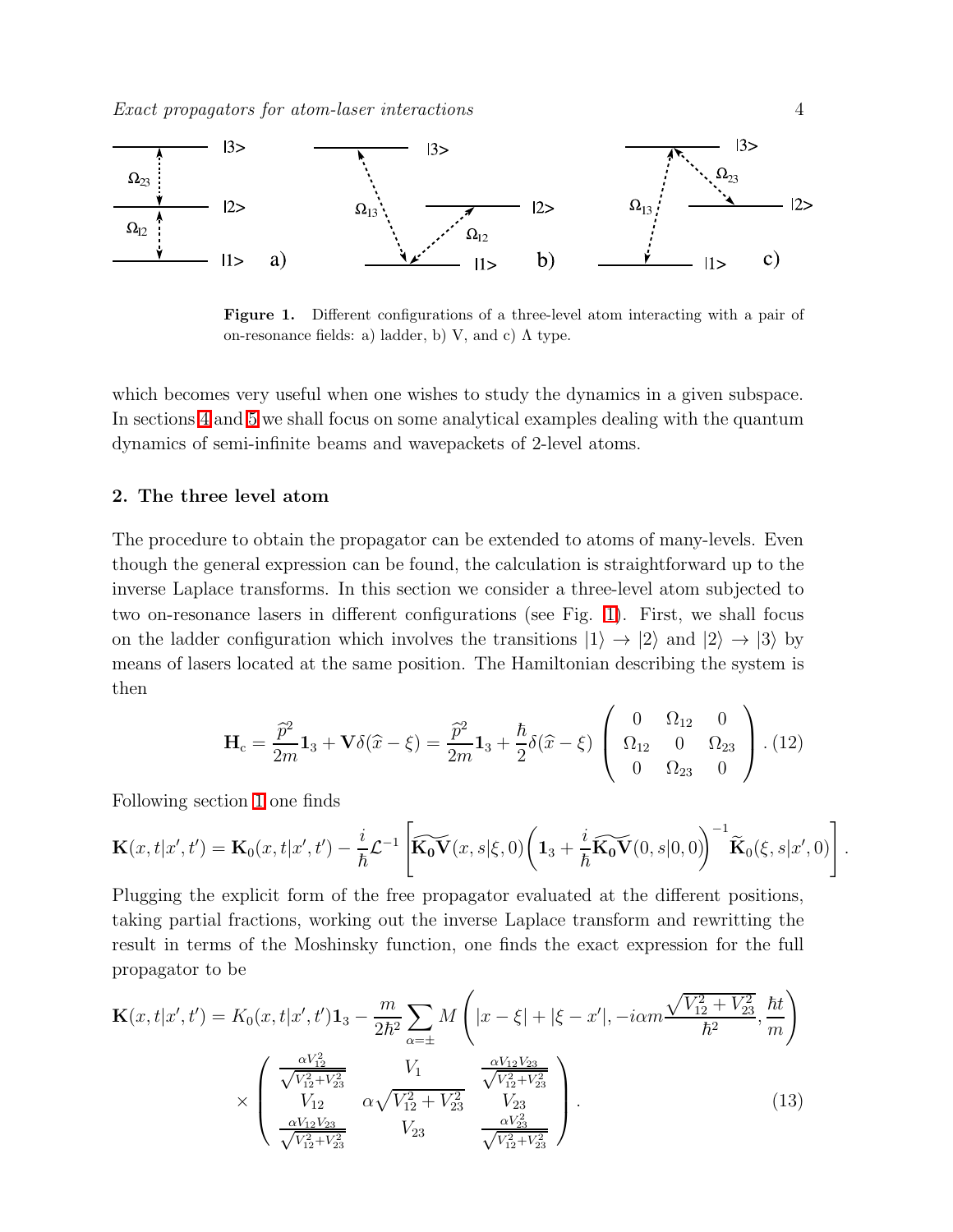Exact propagators for atom-laser interactions 5

Another relevant case is the V configuration in which a pair of lasers couples the state  $|1\rangle$  with both  $|2\rangle$  and  $|3\rangle$  levels, in such a way that the resulting Hamiltonian is given by

$$
\mathbf{H}_{c} = \frac{\hat{p}^{2}}{2m} \mathbf{1}_{3} + \frac{\hbar}{2} \delta(\hat{x} - \xi) \begin{pmatrix} 0 & \Omega_{12} & \Omega_{13} \\ \Omega_{12} & 0 & 0 \\ \Omega_{13} & 0 & 0 \end{pmatrix} . \tag{14}
$$

The exact propagator can be found to be

$$
\mathbf{K}(x,t|x',t') = K_0(x,t|x',t')\mathbf{1}_3 - \frac{m}{2\hbar^2} \sum_{\alpha=\pm} M\left(|x-\xi|+|\xi-x'|, -i\alpha m \frac{\sqrt{V_{12}^2 + V_{13}^2}}{\hbar^2}, \frac{\hbar t}{m}\right)
$$

$$
\times \begin{pmatrix} \alpha \sqrt{V_{12}^2 + V_{13}^2} & V_{12} & V_{13} \\ V_{12} & \frac{\alpha V_{12}^2}{\sqrt{V_{12}^2 + V_{13}^2}} & \frac{\alpha V_{12}V_{13}}{\sqrt{V_{12}^2 + V_{13}^2}} \\ V_{13} & \frac{\alpha V_{12}V_{13}}{\sqrt{V_{12}^2 + V_{13}^2}} & \frac{\alpha V_{13}^2}{\sqrt{V_{12}^2 + V_{13}^2}} \end{pmatrix}.
$$
(15)

From the mathematical point of view such configuration is actually very similar to  $\Lambda$ scheme described by the Hamiltonian

$$
\mathbf{H}_{c} = \frac{\hat{p}^{2}}{2m} \mathbf{1}_{3} + \frac{\hbar}{2} \delta(\hat{x} - \xi) \begin{pmatrix} 0 & 0 & \Omega_{13} \\ 0 & 0 & \Omega_{23} \\ \Omega_{13} & \Omega_{23} & 0 \end{pmatrix} . \tag{16}
$$

whose propagator reads

$$
\mathbf{K}(x,t|x',t') = K_0(x,t|x',t')\mathbf{1}_3 - \frac{m}{2\hbar^2} \sum_{\alpha=\pm} M\left(|x-\xi| + |\xi - x'|, -i\alpha m \frac{\sqrt{V_{13}^2 + V_{23}^2}}{\hbar^2}, \frac{\hbar t}{m}\right)
$$

$$
\times \begin{pmatrix} \frac{\alpha V_{13}^2}{\sqrt{V_{13}^2 + V_{23}^2}} & \frac{\alpha V_{13} V_{23}}{\sqrt{V_{13}^2 + V_{23}^2}} & V_{13} \\ \frac{\alpha V_{13} V_{23}}{\sqrt{V_{13}^2 + V_{23}^2}} & \frac{\alpha V_{23}^2}{\sqrt{V_{13}^2 + V_{23}^2}} & V_{23} \\ V_{13} & V_{23} & \alpha \sqrt{V_{13}^2 + V_{23}^2} \end{pmatrix}.
$$
(17)

One may then study the space-time dynamics of coherent trapping which results from the destructive quantum interferences between the two transitions, for initial states in a superposition of the two lower levels  $|1\rangle$  and  $|2\rangle$  [\[18\]](#page-11-18).

### <span id="page-4-0"></span>3. The N-level atom

In this section we extend the previous approach to an N-level system living on  $\mathfrak{H} \otimes \mathbb{C}^N$ . Suppose that an  $N$ -level atom is subjected to the action of  $N$  on-resonance lasers  $(\hbar\Omega_{ij}/2 = V_i)$  all of which are located at the same position and couple the  $|j\rangle$  level  $(1 \le j \le N)$  with the  $(N-1)$  levels as shown in Fig.  $(2)$ ,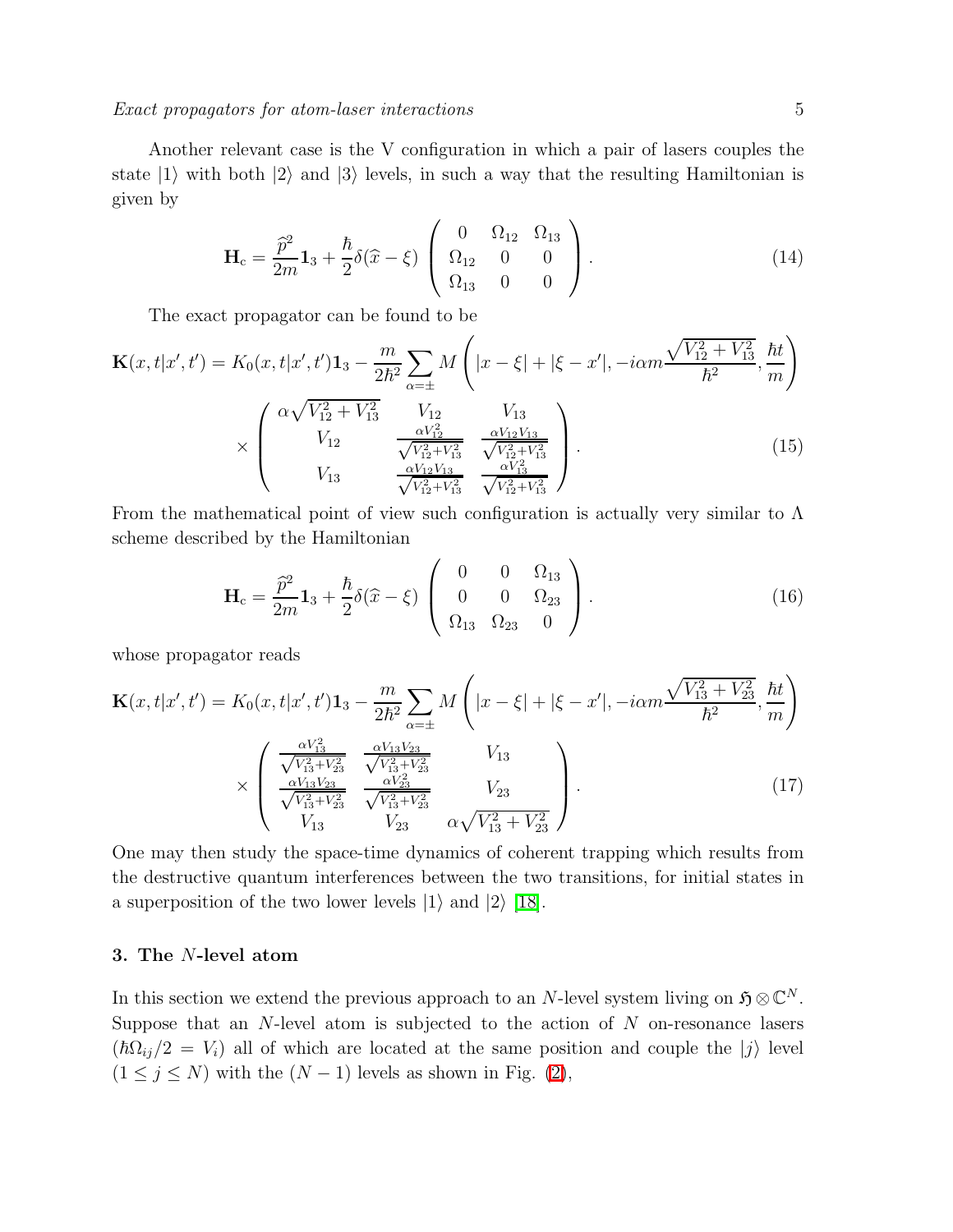

<span id="page-5-0"></span>Figure 2. Configuration of a N-level atom interacting with a  $(N-1)$  on-resonance fields coupling the  $|j\rangle$  to any other level.

$$
\mathbf{H}_{c} = \frac{\hat{p}^{2}}{2m} \mathbf{1}_{N} + \frac{\hbar}{2} \delta(\hat{x} - \xi) \begin{pmatrix} 0 & \cdots & 0 & \Omega_{1j} & 0 & \cdots & 0 \\ \vdots & \vdots & \vdots & \vdots & & \vdots \\ 0 & \cdots & 0 & \Omega_{j-1,j} & 0 & \cdots & 0 \\ \Omega_{1j} & \cdots & \Omega_{j-1,j} & 0 & \Omega_{j+1,j} & \cdots & \Omega_{N,j} \\ 0 & \cdots & 0 & \Omega_{j+1,j} & 0 & \cdots & 0 \\ \vdots & \vdots & \vdots & \vdots & & \vdots \\ 0 & \cdots & 0 & \Omega_{Nj} & 0 & \cdots & 0 \end{pmatrix} .
$$
 (18)

Simplified configurations can be obtained just by setting certain coupling elements to zero. The exact propagator for such system reads

$$
\mathbf{K}(x,t|x',t') = K_0(x,t|x',t')\mathbf{1}_N - \frac{mV_m^{-1}}{2\hbar^2} \sum_{\alpha=\pm} M\left(|x-\xi|+|\xi-x'|, -i\alpha m \frac{V_m}{\hbar^2}, \frac{\hbar t}{m}\right)
$$
\n
$$
\times \begin{pmatrix}\n\alpha V_1^2 & \cdots & \alpha V_1 V_{j-1} & V_1 V_m & \alpha V_1 V_{j+1} & \cdots & \alpha V_1 V_N \\
\vdots & \ddots & \vdots & \vdots & \ddots & \vdots \\
\alpha V_{j-1} V_1 & \cdots & \alpha V_{j-1}^2 & V_{j-1} V_m & \alpha V_{j-1} V_{j+1} & \cdots & \alpha V_{j-1} V_N \\
V_1 V_m & \cdots & V_{j-1} V_m & \alpha V_m^2 & V_{j+1} V_m & \cdots & V_N V_m \\
\alpha V_{j+1} V_1 & \cdots & \alpha V_{j+1} V_{j-1} & V_{j+1} V_m & \alpha V_{j+1}^2 & \cdots & \alpha V_{j+1} V_N \\
\vdots & \ddots & \vdots & \vdots & \vdots & \ddots & \vdots \\
\alpha V_N V_1 & \cdots & \alpha V_N V_{j-1} & V_N V_m & \alpha V_N V_{j+1} & \cdots & \alpha V_N^2\n\end{pmatrix},
$$
\n(19)

where  $V_m = \sqrt{\sum_{i \neq j} V_i^2}$ . Incidentally, the ladder configuration in which only successive levels are coupled to each other, does not admit a similar generalisation to N-level given the complexity of the inverse matrix.

## 3.1. Intense lasers and propagators for state-selective mirrors

For the one-channel case, the effect of an infinite strength of the  $\delta$ -potential is tantamount to a hard-wall boundary condition [\[5,](#page-11-4) [19\]](#page-11-19). This feature has been extensively exploited in the exact perturbation theory developed by Grosche to obtain a wide class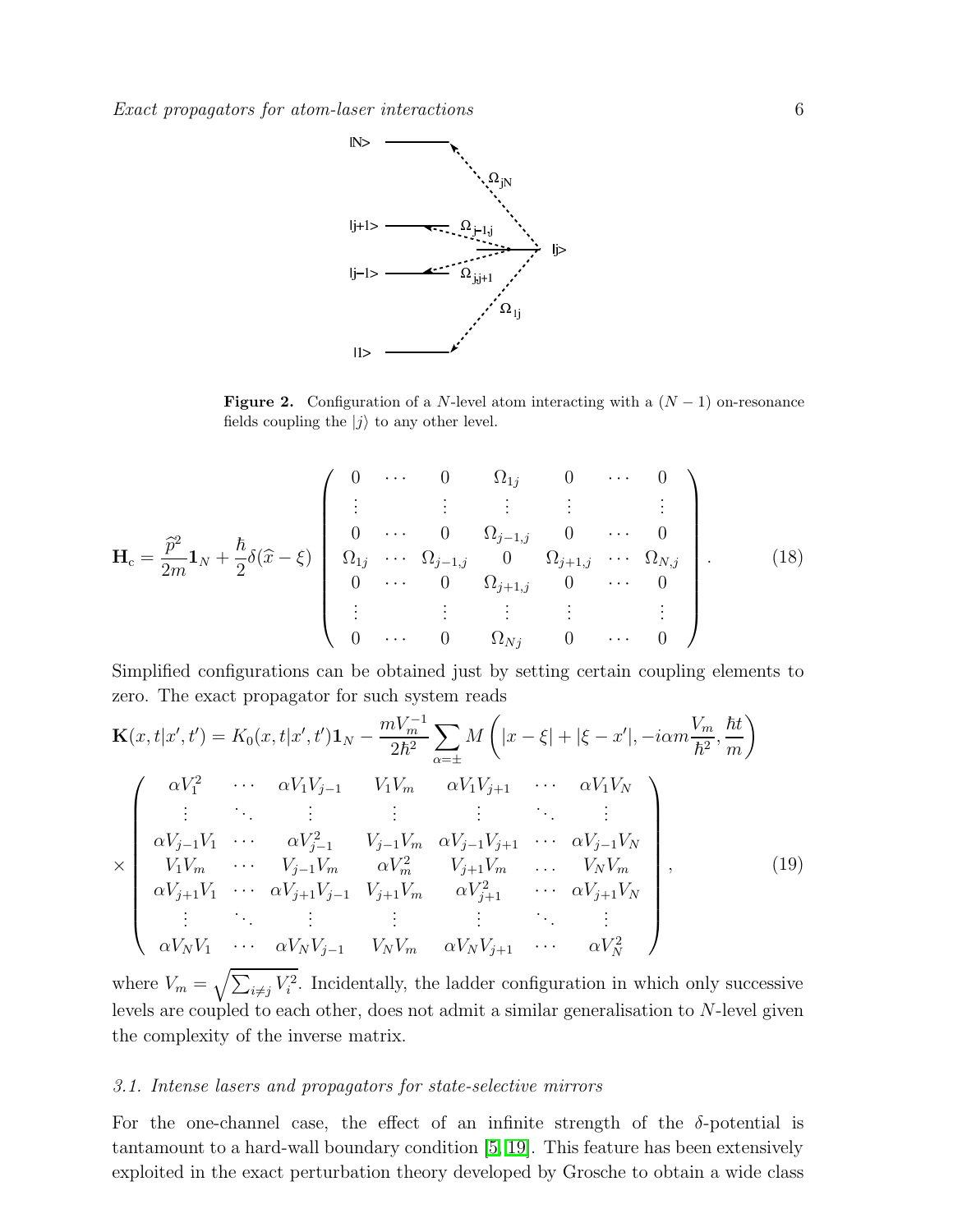of Green functions and propagators including boundaries (say, in half-space or boxes) [\[7,](#page-11-6) [8\]](#page-11-7). In atom optics, it is also well-known that a very intense laser behaves as a totally reflective mirror for the states coupled by it. Therefore, we shall consider the limit in which one of the lasers is made infinitely strong. In order to do so, it is convenient to note that the following relation holds  $[5]$ ,

$$
\lim_{V_j \to \infty} \frac{m V_j}{\hbar^2} M\left( |x - \xi| + |\xi - x'|, -i \alpha m \frac{\sqrt{\sum_{i=1}^N V_i^2}}{\hbar^2}, \frac{\hbar t}{m} \right) = \alpha K_0 \left( |x - \xi| + |\xi - x'|, t \middle| 0, 0 \right).
$$

The general expression for the propagators with  $N$ -lasers in which the *n*-th one (coupling the states  $|j\rangle$  and  $|n\rangle$  is made infinitely strong becomes diagonal,

$$
[\mathbf{K}(x,t|x',t')]_{ik} = K_0(x,t|x',t')\delta_{ik} - K_0(|x-\xi|,t||x'-\xi|,t')\delta_{ik}(\delta_{jk} + \delta_{nk}),
$$
 (20)

 $\delta_{ij}$  being the Krönecker delta. The laser behaves then as a totally reflecting mirror selective to the sates coupled by it, and suppresses for such states any possible excitation due to the presence of other lasers located at the same position.

Another interesting case is the on-resonance excitation of a couple of levels with high-intensity lasers. This leads to the limit where the strength coefficients of the two lasers go to infinite,  $V_l$ ,  $V_n \to \infty$  and  $n > l$ , but its ratio is kept constant,  $V_l/V_n = c$ with  $c > 0$ . For such case one finds

$$
[\mathbf{K}(x,t|x',t')]_{ik} = -K_0 \left( |x-\xi|,t \middle| |x'-\xi|,t' \right) \frac{c}{\sqrt{1+c^2}} (\delta_{ni}\delta_{lk} + \delta_{li}\delta_{nk})
$$
  
+ $\delta_{ik} \left[ K_0(x,t|x',t') - K_0 \left( |x-\xi|,t \middle| |x'-\xi|,t' \right) \left( \delta_{kj} + \frac{c^2}{\sqrt{1+c^2}} \delta_{lk} + \frac{1}{\sqrt{1+c^2}} \delta_{nk} \right) \right]. (21)$ 

The difference now arises from the fact that the state-selective mirrors have a finite reflectivity for states  $|l\rangle$  and  $|n\rangle$ , to which excitation is allowed. However, notice that for the  $|j\rangle$  state the laser still mimics a totally reflecting mirror.

## <span id="page-6-0"></span>4. Moshinsky shutter

We next study a time-dependent multi-channel scattering problem and consider a monochromatic beam of two-level atoms in its ground-state incident on a totally absorbing shutter which is suddenly removed at time  $t = 0$ . Such kind of setup is usually referred to as a Moshinsky shutter, ever since the seminal paper [\[20\]](#page-12-0) which led to the discovery of diffraction in time. The conditions on the reflectivity of the shutter can be easily modified to more general cases [\[20,](#page-12-0) [21\]](#page-12-1). The initial state is then of the form

$$
\Psi(x, t=0) = e^{ikx} \Theta(-x)|1\rangle,
$$
\n(22)

<span id="page-6-1"></span>where  $\Theta(x)$  is the Heaviside step function. Equation [\(22\)](#page-6-1) is an obvious generalisation of the Moshinsky type of initial condition for a single-channel problem, discussed in the context of diffraction in time. We note that such kind of state is not normalisable in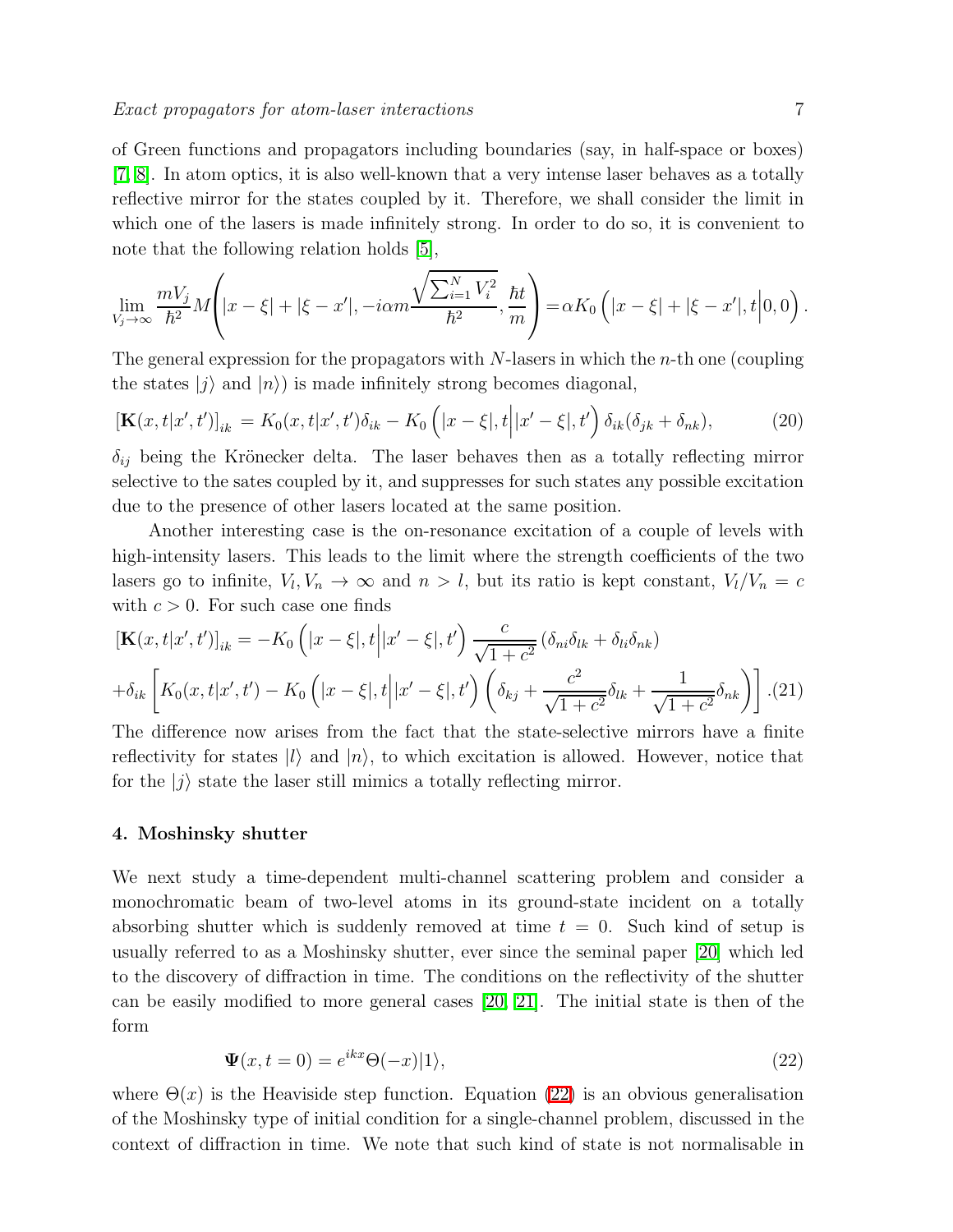

<span id="page-7-0"></span>Figure 3. Probability density of the ground and excited states, total probability density in the presence of the laser and for the free case, 50 ms after removing the shutter initially located at 50  $\mu$ m. The incident beam moves at  $v = 1$  cm/s (mass of  $87Rb$ ). The picture is taken at the instant in which the classical profile (the step function  $\Theta(vt-x)$  reach the laser.

the usual sense, yet accurately describes certain experimental setups [\[22\]](#page-12-2) and provides a basis for wavepacket analysis.

The time evolution can be studied using the superposition principle. If we consider first the free evolution, with  $\Omega = 0$ , then the result is that of diffraction in time,

$$
\Psi_0(x,t) = \int_{-\infty}^{\infty} dx' \mathbf{K}_0(x,t|x',t') \Psi(x,t=0)
$$
  
=  $M(x,k,\hbar t/m)|1\rangle.$  (23)

This solution was found by Moshinsky and has been observed in a wide variety of experiments with ultracold neutron interferometry for the one-channel case [\[22\]](#page-12-2). It is a well-known fact that it tends with increasing time to the stationary wavefunction. We further notice that due to the absence of coupling between the internal states in  $\mathbf{K}_0(x,t|x',t')$ , the excited state  $|2\rangle$  is not populated, in agreement with [\(11\)](#page-2-2).

An alternative configuration in which the beam tunnels through a  $\delta$ -barrier was discussed in  $[4, 23, 24]$  $[4, 23, 24]$  $[4, 23, 24]$ .

<span id="page-7-1"></span>Let us now look at the time evolution in the presence of the laser. Using the integral [\(A.4\)](#page-11-20) in [Appendix A,](#page-11-17) the exact solution can be found in close-form,

$$
\Psi(x,t) = \int_{-\infty}^{\infty} dx' \mathbf{K}(x,t|x',t') \Psi(x,t=0)
$$
  
=  $\Psi_0(x,t) + \frac{1}{2} \sum_{\alpha=\pm} {\alpha \choose 1} \frac{\kappa}{k - \alpha \kappa}$   
 $\times \left\{ [M(|x-\xi| + \xi, k, \hbar t/m) - M(|x-\xi| + \xi, \alpha \kappa, \hbar t/m)] \right\}.$  (24)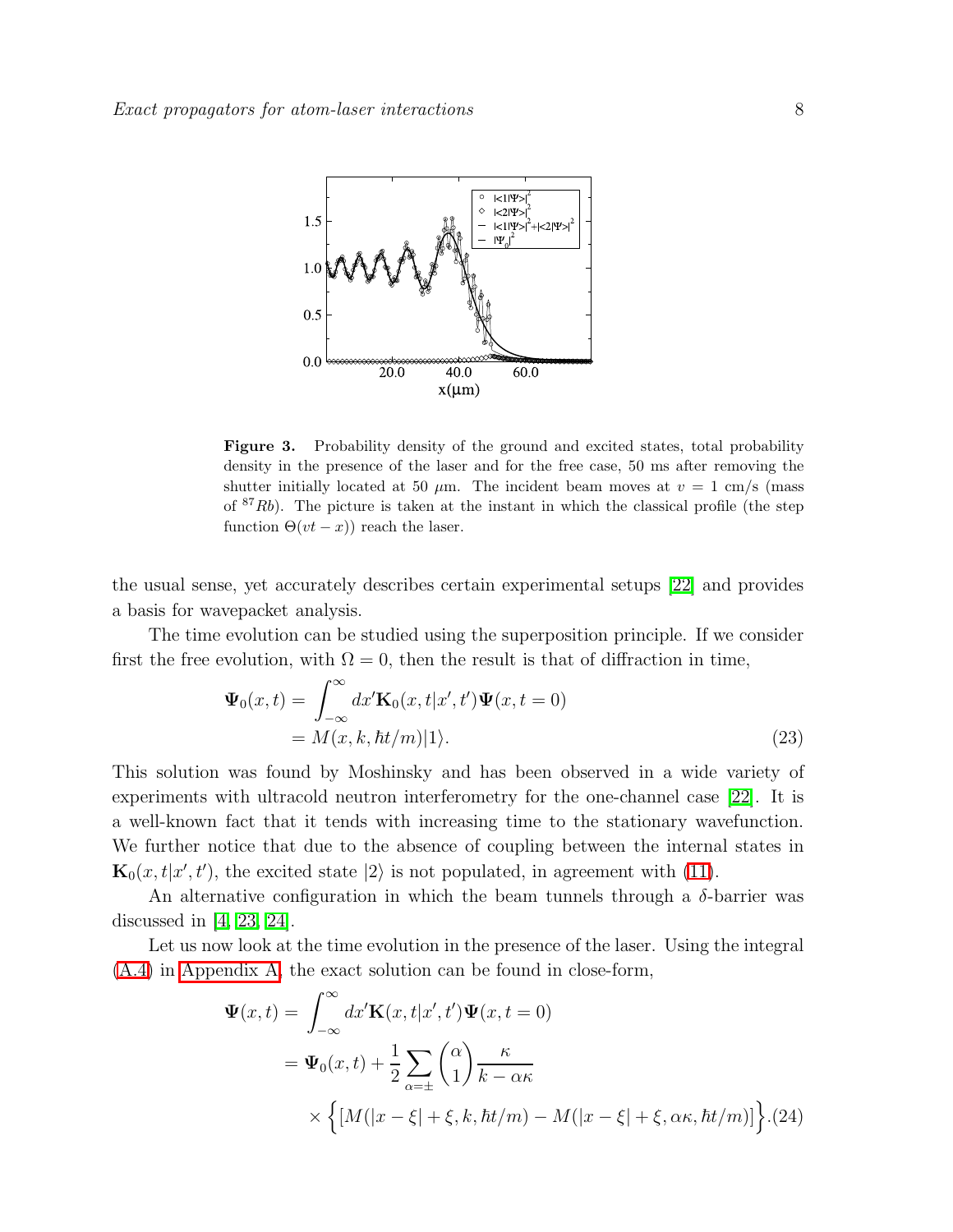

<span id="page-8-0"></span>Figure 4. Total probability density for an incident beam in the ground state with the laser and for free space, 150 ms after removing the shutter initially located at 100  $\mu$ m. The incident beam moves at  $v = 1$  cm/s (mass of <sup>87</sup>Rb), exhibiting interference for all  $x < \xi$ , as a result of the reflexion from the laser.



<span id="page-8-1"></span>**Figure 5.** Space-time density plot of the population in the excited state,  $|\langle 2|\Psi\rangle|^2$ , with  $v = 1$  cm/s, and the position of the laser  $\xi = 200 \mu$ m. The grey scale changes from dark to light as the function values increase.

The total probability density is plotted in Fig. [3.](#page-7-0) The velocity of the incident beam is chosen in all simulations to satisfy  $v = \hbar q/m = V_0/\hbar$ , for which one finds, after solving the two-channel stationary problem, that the reflexion and transmission probabilities in the excited state,  $|R_2|^2 = |T_2|^2$ , are maximised and indeed equal those in the ground state,  $|R_1|^2 = |T_1|^2 = 1/4$ . The paradigmatic oscillations on the probability density, main feature of the diffraction in time described by the Moshinsky function  $(|\Psi_0|^2)$ , is modified for all  $x < \xi$  due to the interference which arises with the reflected part. Indeed, for later times such interference completely dominates and the density profile is dramatically perturbed as shown in Fig. [4.](#page-8-0)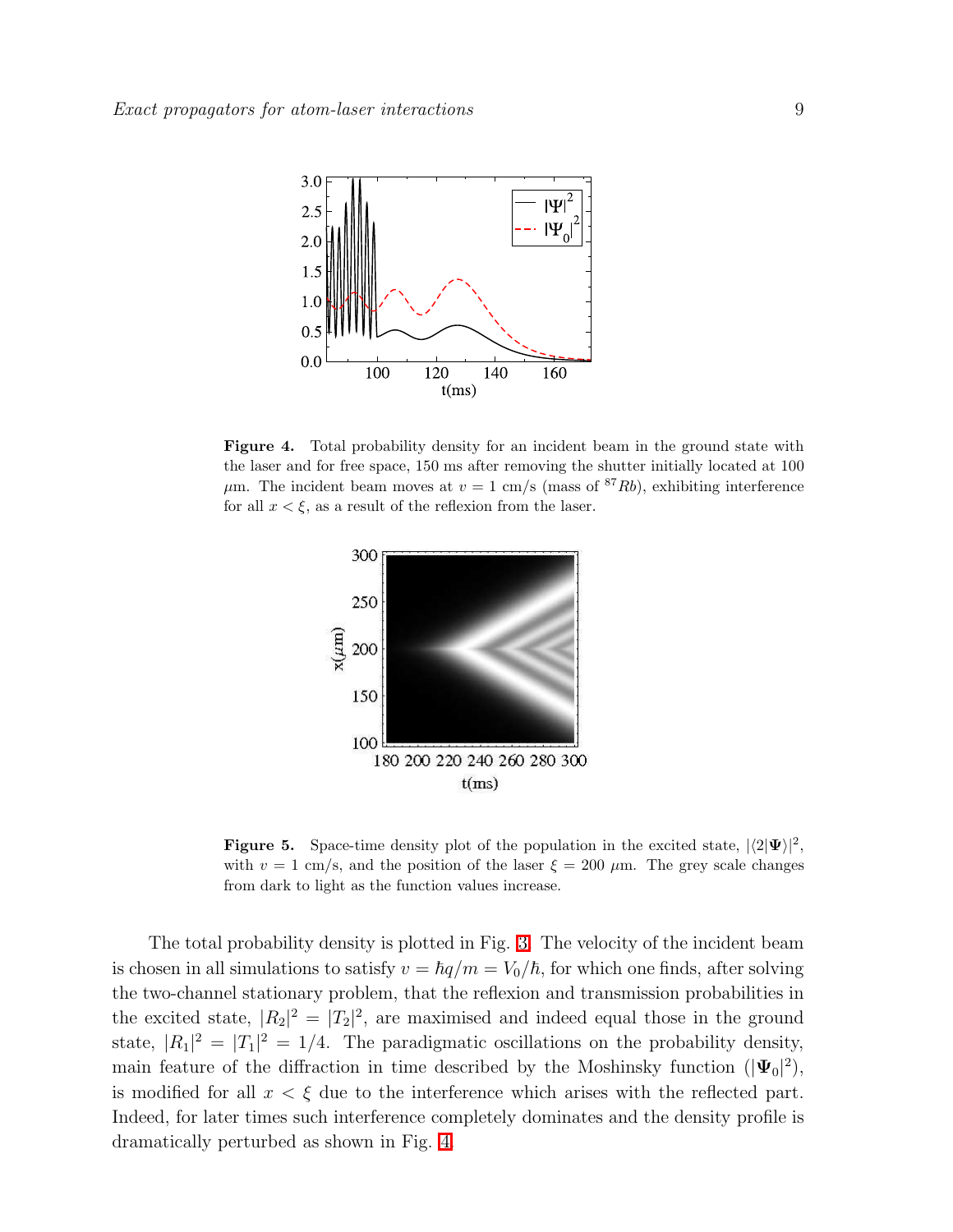In Fig. [5](#page-8-1) we plot the time evolution of the probability density in the excited state  $|2\rangle$ . The delta laser is shown to behave as a point-like source of atoms. Moreover, the pattern exhibits diffraction in both time and space domain.

#### <span id="page-9-0"></span>5. Wavepackets dynamics

Many experiments deal with finite samples rather than beams. In the one-channel case, the tunnelling dynamics of wavepackets through narrow barriers have been examined in a series of works [\[4,](#page-11-3) [19,](#page-11-19) [25\]](#page-12-5). In addition, the phenomenon of quantum deflection was predicted in the presence of semi-transparent and perfect mirrors [\[26,](#page-12-6) [27,](#page-12-7) [28\]](#page-12-8).

We next consider normalisable states belonging to  $\mathcal{L}^2(\mathbb{R}) \otimes \mathbb{C}^2$ . In particular we study the dynamics of eigenstates of a hard-wall trap which are released at time  $t = 0$ and launched with momentum  $\hbar q$  against the on-resonance delta laser. All-optical box traps have been recently been obtained in the laboratory [\[29\]](#page-12-9). More precisely we assume an initial sine-wavepacket given by

$$
\Psi(x,t=0) = \frac{1}{2i} \sqrt{\frac{2}{L}} \sum_{\beta=\pm} \beta e^{iq_{n\beta}x} \chi_{[0,L]}|1\rangle \tag{25}
$$

with  $q_{n\beta} = q + \beta n \pi/L$ . The expansion of such state has recently been discussed at the single-channel level in free space [\[30\]](#page-12-10), in the presence of gravity [\[31\]](#page-12-11), and when generalised to the many-body Tonks-Girardeau regime [\[32\]](#page-12-12). For the interaction with the on-resonance delta laser one can actually propagate in time this initial condition. The time evolved wavefunction is

<span id="page-9-1"></span>
$$
\Psi_0(x,t) = \int_{-\infty}^{\infty} dx' K_0(x,t|x',t=0) \Psi(x',t'=0)
$$
  
= 
$$
\frac{1}{4i} \sqrt{\frac{2}{L}} \sum_{\beta=\pm} \beta [e^{iq_{n\beta}L} M(x-L,q_{n\beta},\hbar t/m) - M(x,q_{n\beta},\hbar t/m)]|1\rangle
$$
 (26)

and,

$$
\Psi(x,t) = \Psi_0(x,t) + \frac{1}{4i} \sqrt{\frac{2}{L}} \sum_{\alpha,\beta=\pm} {\alpha \choose 1} \frac{\beta \kappa}{k - \alpha \kappa}
$$
  
 
$$
\times \left\{ e^{ip_\beta L/\hbar} \left[ M(|x-\xi| + \xi - L, k, \hbar t/m) - M(|x-\xi| + \xi - L, \alpha \kappa, \hbar t/m) \right] - [M(|x-\xi| + \xi, k, \hbar t/m) - M(|x-\xi| + \xi, \alpha \kappa, \hbar t/m)] \right\}.
$$
 (27)

Figure [6](#page-10-0) shows the dynamics when the incident momentum is such that maximum excitation is achieved. The laser acts as a beam splitter dividing the wavepacket into two parts, the transmitted one being similar in shape to the freely evolving wavepacket, whereas the reflected part exhibits interference. Notice that [\(24\)](#page-7-1) and [\(26\)](#page-9-1) admit a simple generalisation for the respective N-level problem. In order to do so it suffices to consider the suitable momenta and prefactor of the matrix in the propagator for each of the channels.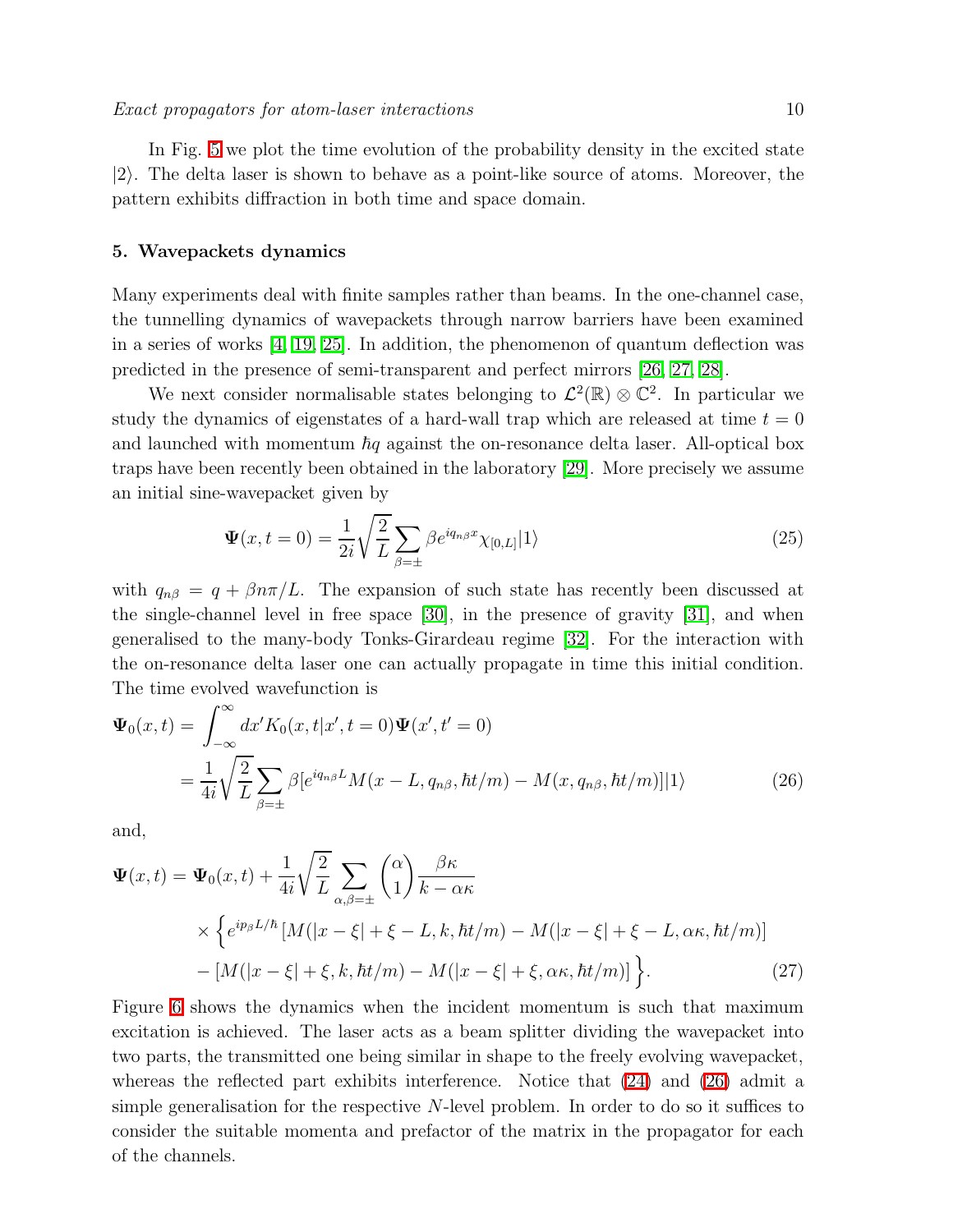

<span id="page-10-0"></span>Figure 6. Ground, excited and total probability densities for an incident sinewavepacket  $(n = 1)$  released at  $t = 0$  from a hard wall trap of size  $L = 50 \mu m$  and centered at  $25\mu$ m from the origin, with  $q = mV_0/\hbar^2$  and velocity 1cm/s, after 100 ms of evolution. The position of the laser is  $\xi = 100 \mu m$ . The freely time evolved sine wavepacket is also plotted.

## 6. Discussion

We have generalised the method of Laplace transform to include point-like perturbations in the dynamics of particles with internal structure. In such a fashion we have obtained the spacetime propagator for an N-level atom interacting with a set of on-resonance delta lasers. For strong lasers, the propagators for state-selective mirrors have been obtained. A similar procedure could be applied to the Green function for which an exact perturbation theory has been developed and extensively discussed by Grosche [\[8\]](#page-11-7). In the 3-level atom case, the ladder, V, and  $\Lambda$  configuration have been considered. The inclusion of time dependence in the propagators to adiabatically turn the lasers on and off independently from each other is an open problem which would provide access to the space-time dynamics of coherent population trapping and other relevant phenomena [\[18\]](#page-11-18). The dynamics of a semi-infinite beam and a wavepacket of two-level atoms incident on the laser, with a straightforward generalisation for the N-level case, have also been worked out.

### Acknowledgments

This paper has benefited from inspiring comments by F. Delgado, D. Seidel, and I. L. Egusquiza. This work has been supported by Ministerio de Educación y Ciencia (BFM2003-01003) and UPV-EHU (00039.310-15968/2004). A.C. acknowledges financial support by the Basque Government (BFI04.479).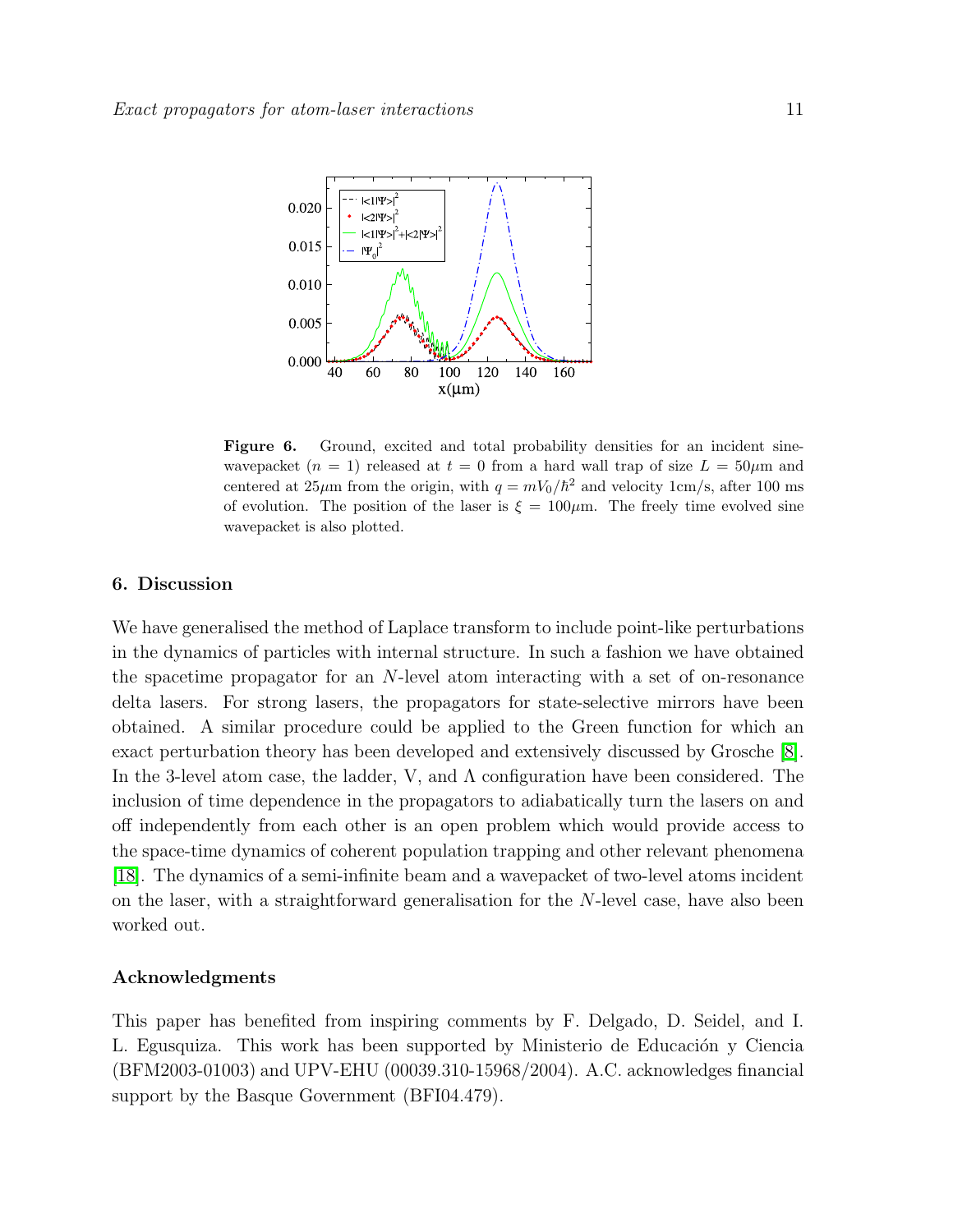## <span id="page-11-17"></span>Appendix A. The Moshinsky function

The Moshinsky function arises in most of the problems where 1D quantum dynamics involves sharp boundaries well in time or space domains. Similarly it is found when considering free propagators perturbed with point-interactions.

Its standard definition reads

$$
M(x, k, \tau) := \frac{e^{i\frac{x^2}{2\tau}}}{2}w(-z),
$$
\n(A.1)

where

$$
z = \frac{1+i}{2}\sqrt{\tau}\left(k - \frac{x}{\tau}\right),\tag{A.2}
$$

and the so called Faddeyeva function [\[33\]](#page-12-13)  $w$  is explicitly defined as

$$
w(z) := e^{-z^2} \text{erfc}(-iz) = \frac{1}{i\pi} \int_{\Gamma_{-}} du \frac{e^{-u^2}}{u - z},
$$
\n(A.3)

 $\Gamma_-\$  being a contour in the complex z-plane which goes from  $-\infty$  to  $\infty$  passing below the pole. After [\[20\]](#page-12-0),  $M(x, k, \tau)$  has been named the Moshinsky function.

For the exact time evolution in the presence of a laser with a cut-off plane wave or hard-wall eigenstates as initial conditions, we find integrals of the form

<span id="page-11-20"></span>
$$
\int^x dx' e^{ikx'} M(ax' + b, c, \tau) = \frac{e^{ikx}}{i(k + ca)} [M(ax + b, c, \tau) - M(ax + b, -k/a, \tau)]. \tag{A.4}
$$

For more details we refer the reader to [\[4\]](#page-11-3).

#### <span id="page-11-1"></span><span id="page-11-0"></span>References

- [1] Bauch D 1985 *Nuovo Cimento* B 85 118
- <span id="page-11-2"></span>[2] Blinder S M 1988 *Phys. Rev.* A 37 973
- <span id="page-11-3"></span>[3] Crandall R E 1993 *J. Phys. A: Math. Gen.* 26 3627
- <span id="page-11-4"></span>[4] Elberfeld W and Kleber M 1988 *Am. J. Phys.* 56 154
- <span id="page-11-5"></span>[5] Kleber M 1994 *Phys. Rep.* 236 331
- <span id="page-11-6"></span>[6] Albeverio A, Gesztezy F, Hoegh-Krohn R J and Holden H 1988 *Solvable models in quantum mechanics* (Berlin: Springer)
- <span id="page-11-7"></span>[7] Grosche C 1993 *Phys. Rev. Lett.* 71 1; Grosche C 1995 *J. Phys. A: Math. Gen.* 28 L99
- [8] Grosche C and Steiner F 1998 *Handbook of Feynman path integrals*, 145 *Springer Tracts in Modern Physics* (Berlin: Springer)
- [9] Duru I H 1989 *J. Phys. A: Math. Gen.* 22 4827
- <span id="page-11-10"></span><span id="page-11-9"></span><span id="page-11-8"></span>[10] Dodonov V V, Man'ko V I, and Nikonov D E 1992 *Phys. Lett.* A 162 359
- <span id="page-11-11"></span>[11] Khaykovich L and Davidson N 1999 *J. Opt. Soc. Am.* B 16 702
- <span id="page-11-12"></span>[12] Metcalf H J and van der Straten P 1999 *Laser cooling and trapping* (New York: Springer)
- <span id="page-11-13"></span>[13] Garcia-Ripoll J J, Zoller P, and Cirac J I 2003 *Phys. Rev. Lett.* **91** 1
- <span id="page-11-14"></span>[14] Muga J G and Leavens C R 2000 *Phys. Rep.* 338 353
- <span id="page-11-15"></span>[15] Seidel D and Muga J G, [quant-ph/0602023](http://arxiv.org/abs/quant-ph/0602023)
- <span id="page-11-16"></span>[16] Lizuain I and Muga J G, [quant-ph/0607015](http://arxiv.org/abs/quant-ph/0607015)
- <span id="page-11-18"></span>[17] Abramowitz A and Stegun I A 1965 *Handbook of Mathematical Functions* (New York: Dover)
- <span id="page-11-19"></span>[18] Scully M O and Zubairy M S 1997 *Quantum optics* (Cambridge: Cambridge)
- [19] Andreata M A and Dodonov V V 2004 *J. Phys. A: Math. Gen.* 37, 2423